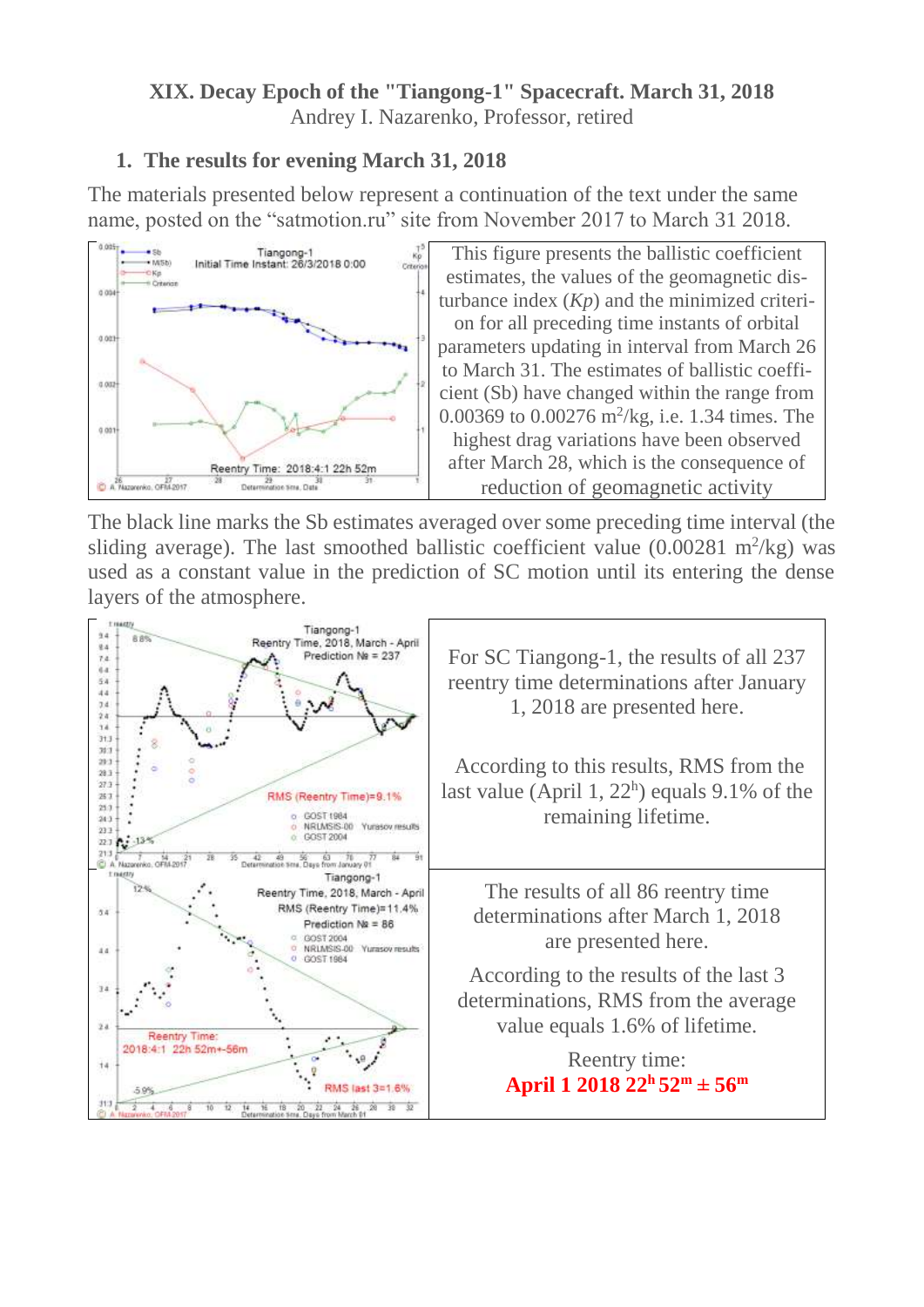# **Initial data for March 31, 2018 Reentry prediction. Spread in reentry time (UTC): from April 01 20<sup>h</sup> 47<sup>m</sup> to April 1 22 <sup>h</sup> 52 m**

On these maps, the window highlighted by red circles.



# **2. Recent publication of other authors**

#### **а**) NORD TIP\_msg

| <b>MSG EPOCH</b> | <b>INSERT EPOCH</b> | <b>DECAY EPOCH</b> | <b>WINDOW</b> | <b>LAT</b> | <b>LON</b> |
|------------------|---------------------|--------------------|---------------|------------|------------|
| 2018-03-30       | 2018-03-30          | 2018-04-01         | 600           | $-37.9$    | 279.9      |
| 21:02:00         | 21:10:37            | 21:29:00           |               |            |            |
| 2018-03-29       | 2018-03-29          | 2018-04-01         | 900           | $-25.7$    | 209.8      |
| 01:42:00         | 01:49:44            | 00:52:00           |               |            |            |
| 2018-03-28       | 2018-03-28          | 2018-04-01         | 1140          | 33.8       | 115.8      |
| 04:43:00         | 04:50:52            | 01:57:00           |               |            |            |

# **б**) Aerospace Corporation

Tiangong-1 is currently predicted to reenter the Earth's atmosphere around **April 1st, 2018 23:30 UTC ± 7 hours.**

This prediction was performed by The Aerospace Corporation on 2018 March 31.

### **с**) ESA data:

Update 11:00 CET, 31 March 2018

The team now are forecasting a window centred around 23:25 UTC on 1 April (01:25 CEST 2 April), and running from the **afternoon of 1 April to the early morning on 2 April**. This remains highly variable.